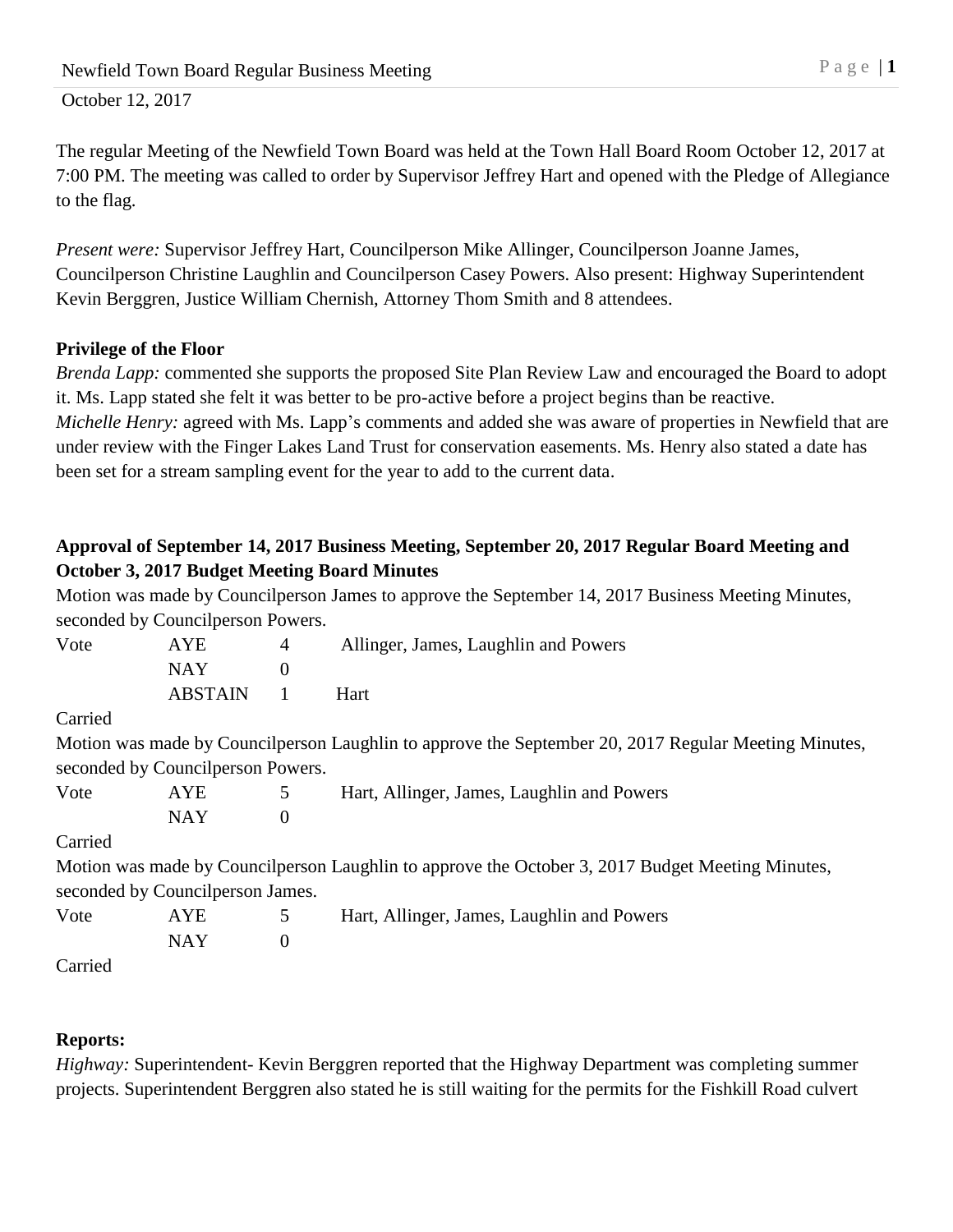October 12, 2017

project. Because of the delay with the permits, that project will now be in 2018. Materials for winter use have been brought in also. The Army truck rehab is scheduled to be delivered next week and the new box on the Mack truck should be ready in November

*Recreation*: Recreation Director Reid Hoskins was absent. Supervisor Hart read the Recreation report. *Ad Hock Park Committee:* Supervisor Hart reported there had been a meeting at the park property that included Hunt Engineers, TC Soil and Water Conservation, Newfield Highway Superintendent Berggren, and himself were present.

*Supervisor*: Supervisor Hart reported the Board has met 3 times working on the 2017 Newfield Town Budget .Councilperson Laughlin reported Norm Aidun had received the Caring Youth Award from the Tompkins County Youth Services.

### **New Business**

*Discussion and vote on Resolution No. 18-2017 approval for the Court to apply for a NYS Justice Court Assistance Program Grant*

Justice Chernish stated the Newfield Town Court has in the past benefited from the Justice Court Assistance Program Grants with the Court Room renovations. Justice Chernish added that the District Attorney commented that the Court Room was in need of tables for defense and prosecution documents. Justice Chernish has commissioned 2 tables to be built and the purchase of 4 chairs to complete the court bench and environs.

#### **Resolution NO.18-2017**

Approval for Justice Court Assistance Program Grant Application for Newfield Town Court

**WHEREAS**, the justice of the Newfield Town Court has identified the need for improved courtroom security, better record-keeping through application of paperless technology, replacement of the old facilities and furnishings as well as other related improvements, and

**WHEREAS**, certain improvements have been made possible through a generous grant from the New York State Justice Court Assistance Program, it is desired to complete planned and initiated improvements, and **WHEREAS**, the further improvements to complete the bench and its environs have been identified by competitive estimates at a total cost of not to exceed three thousand dollars (\$3,000.00) with no cost for this request being borne by the Town, and

**WHEREAS**, the justice wishes to apply to the 2017-2018 New York State Justice Court Assistance Program for a grant to cover the cost of these improvements,

**BE IT RESOLVED** that the Town approves this request and the application being made to the 2017-2018 New York State Justice Court Assistance Program.

Motion was made by Councilperson Laughlin to approve and support Justice Chernish's Justice Court Assistance Program Grant application, seconded by Councilperson Allinger.

| Vote | <b>AYE</b> | Hart, Allinger, James, Laughlin and Powers |
|------|------------|--------------------------------------------|
|      | NAY        |                                            |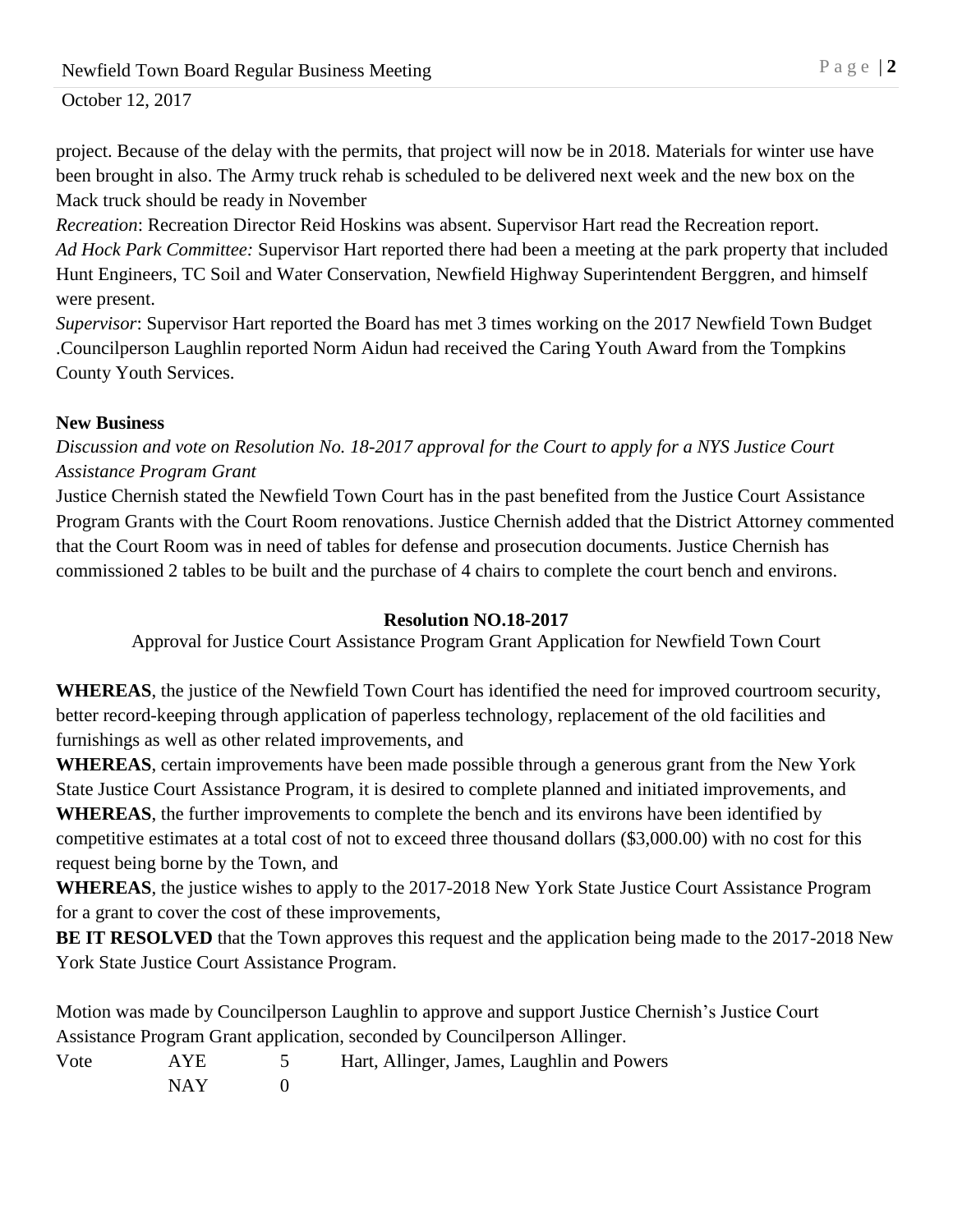October 12, 2017

### Carried

## *Discussion of the Recreation Director Position*

Supervisor Hart stated the Board had interviewed the 4 approved applications for the Recreation Director Position. Supervisor Hart asked for a motion to approve him to hire a new replacement Recreation Director Motion was made by Councilperson Allinger to approve the Supervisor to hire a replacement of retiring Recreation Director Reid Hoskins, seconded by Councilperson Powers.

| Vote | <b>AYE</b> | Hart, Allinger, James, Laughlin and Powers |
|------|------------|--------------------------------------------|
|      | NAY 1      |                                            |
|      |            |                                            |

Carried

## *TCAT Bus Shelter*

Bill Chernish stated the Hamlet Beautification Committee had intended to rehab the existing bus shelter. Since then a TCAT shelter specialist had been evaluating the current bus shelter and has deemed the shelter as ADA noncompliant. TCAT has offered to supply materials and concrete for a new bus shelter. TCAT would also like the shelter is moved to the opposite site of the street. The Hamlet Beautification Committee will look for a more suitable place on Town property to place a new bus shelter. Lynn Watros commented that the triangle area in front of the Tioga State Bank belongs to the Town and questioned if that could be a possibility.

### **Old Business**

### *Dan Walker update on the water tank project*

Mr. Walker reported the water tank project has been completed and that he has received the final pay requisition. Mr. Walker has found some questions that he will confirm before he submits it to the Town. Attorney Smith will communicate with Municipal Solutions the bond company to confirm what is needed from the Town in order to complete the financing with a bond.

# *Review and discussion on the Site Plan Review*

Attorney Smith reviewed the adopted suggestions from Tompkins County Planning and the need for a super majority vote regarding the suggestions the Board chose not to adopt. Attorney Smith also stated a second Public Hearing was not needed as the changes were minor and could proceed with the SEQR review. The Board will vote on the SEQR and Local Law No. 5 of 2017 Town of Newfield Site Plan Review Law on November 9<sup>th</sup>

### *Discussion of the Nuisance Law*

Attorney Smith stated that the Town could not designate various districts without zoning and that there could not be a moratorium because there is not permit involved regarding domestic livestock. Attorney Smith presented a draft nuisance law that would be directed to livestock that would encompass the entire town. It was decided upon to draft a common nuisance law to include sections for various nuisances. This will be shared with the Planning Board.